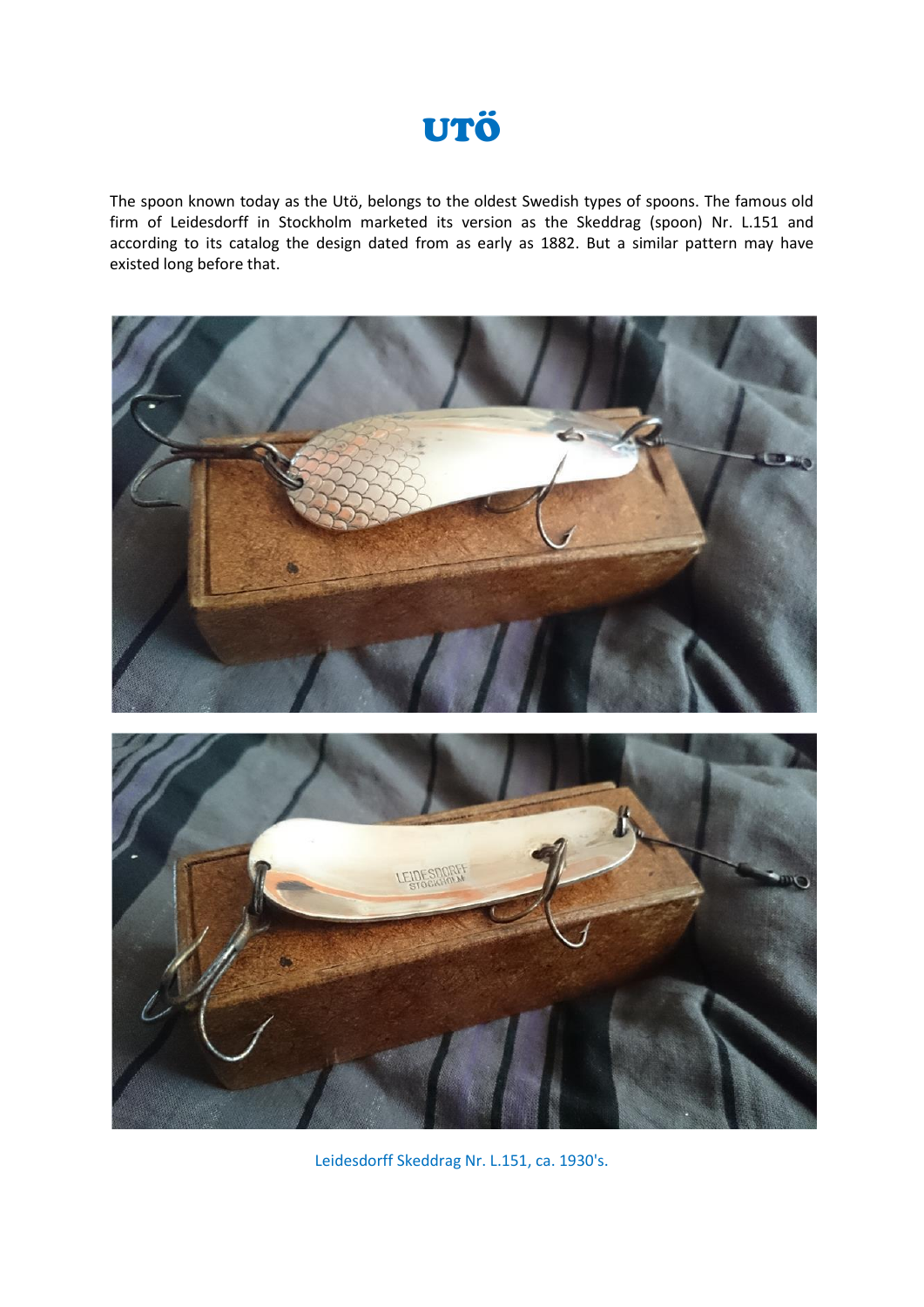As there was no patent resting on the Utö model or name, a considerable amount of larger and smaller Scandinavian companies took advantage of that and produced this popular type of spoon, with or without the name Utö. Into the 1960's these companies included Wigarts, Paul Bergström (PB or PeBeCo), Lundberg en Broderna Sandströms Skidfabrik (BSS). Possibly Paul Bergström was the first to market the spoon under the name Utö.



Nr 95. Utödraget. Utförande: silver/guld och helt silver. Längd 75 mm. Vikt 25 gram. Kr. 1:85

95  $\ddot{\phi}$  $35\,$  $\overline{5}$  $p = 1:95$  $\mathbf{B}$ 

Nygrens catalog, Göteborg 1956 : Utödraget (Utö spoon).



An Utö type spoon by BSS (Broderna Sandströms Skidfabrik), Stockholm, ca. 1950.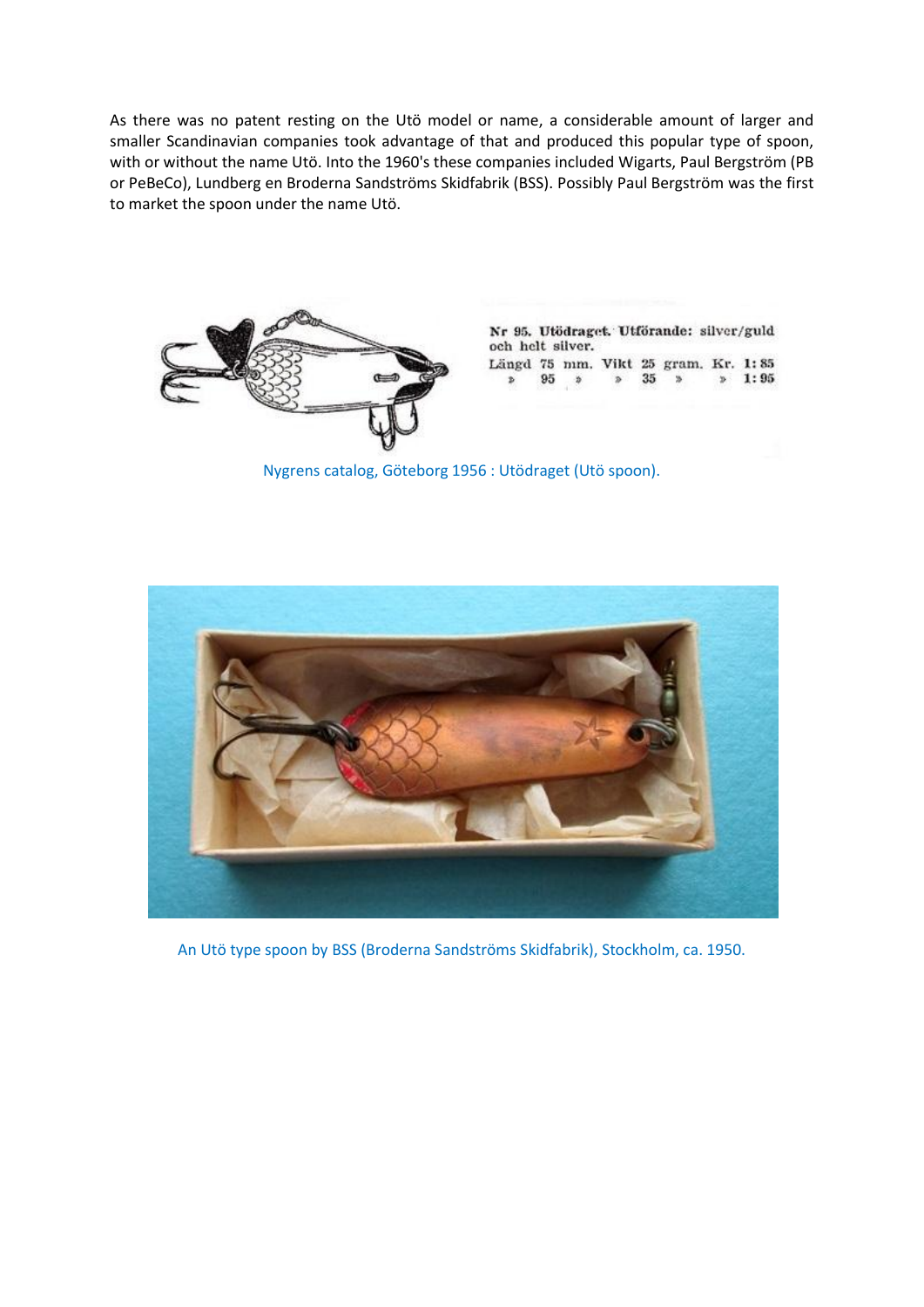

Older Utö spoons without a firm's name on front or back. The right one is stamped 'Utö' with a logo also used by Bete and ABU.

The best known producer of Utö spoons in the 1960's and 1970's was the Bete company, founded in the 1940's by Tage Tysklind and onto 1978 based in Sweden.



Bete Utö, Sweden, ca. 1960's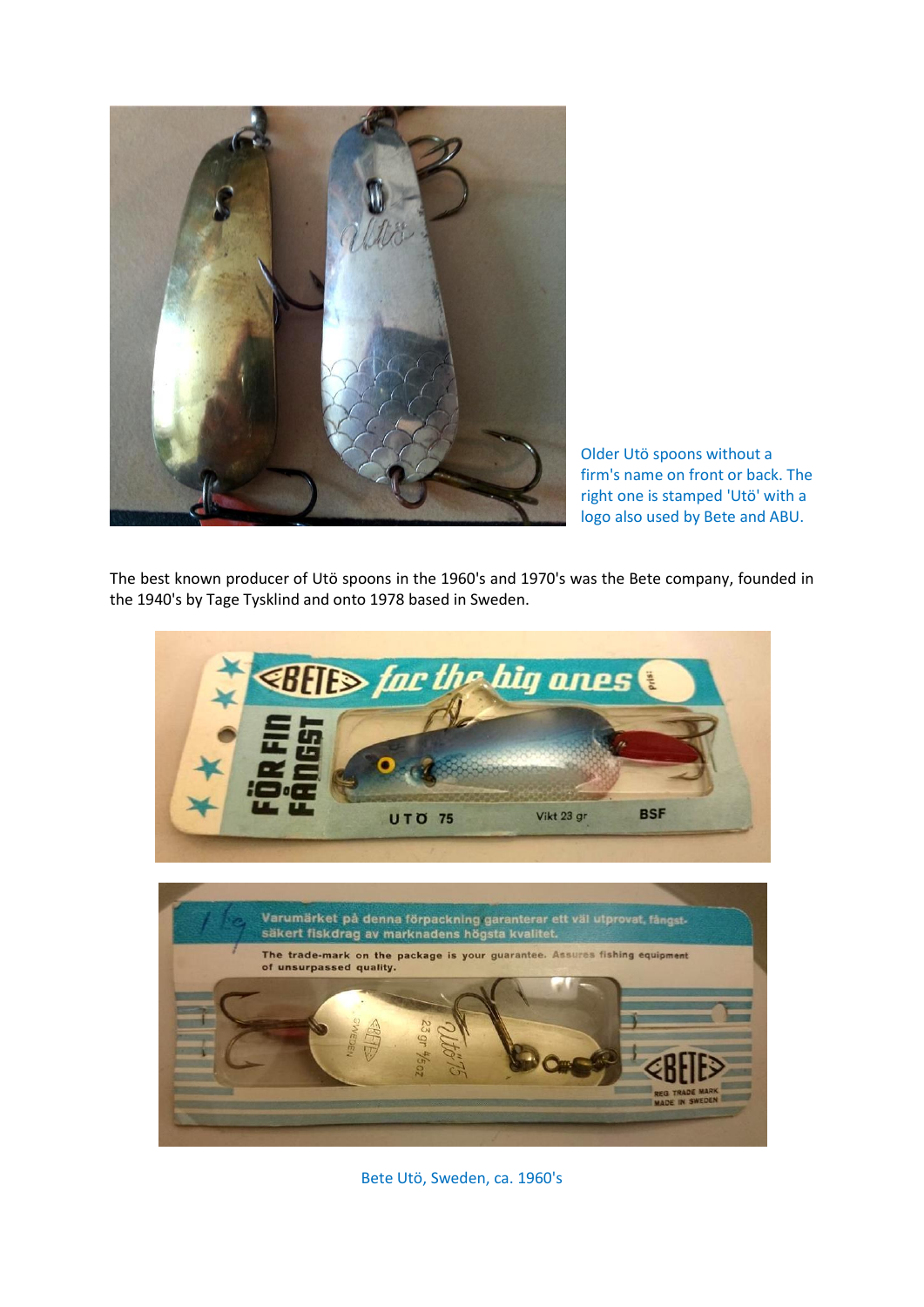In 1978 Bete became part of the Finlandia Uistin company, based in Finland of course, and well known for producing the famous Nilsmaster wobblers.



Utö-skedarna är kända havsfiskebeten. Deras breda och jämntjocka form ger rovfiskar ett intryck av ett större byte. Utös form gör att den simmar lugnt och därför är särskilt bra i svala vatten. Den minsta modellen på 10 g kan även användas till abborre. Materialet består av nysilver, mässing och koppar. Ett Bete-drag som blivit mörkt kan lätt putsas upp.



Längd / Vikt 6,2 cm, 16 g 7,5 cm, 23 g 9,5 cm, 34 g

Bete Utö, Finland 2014